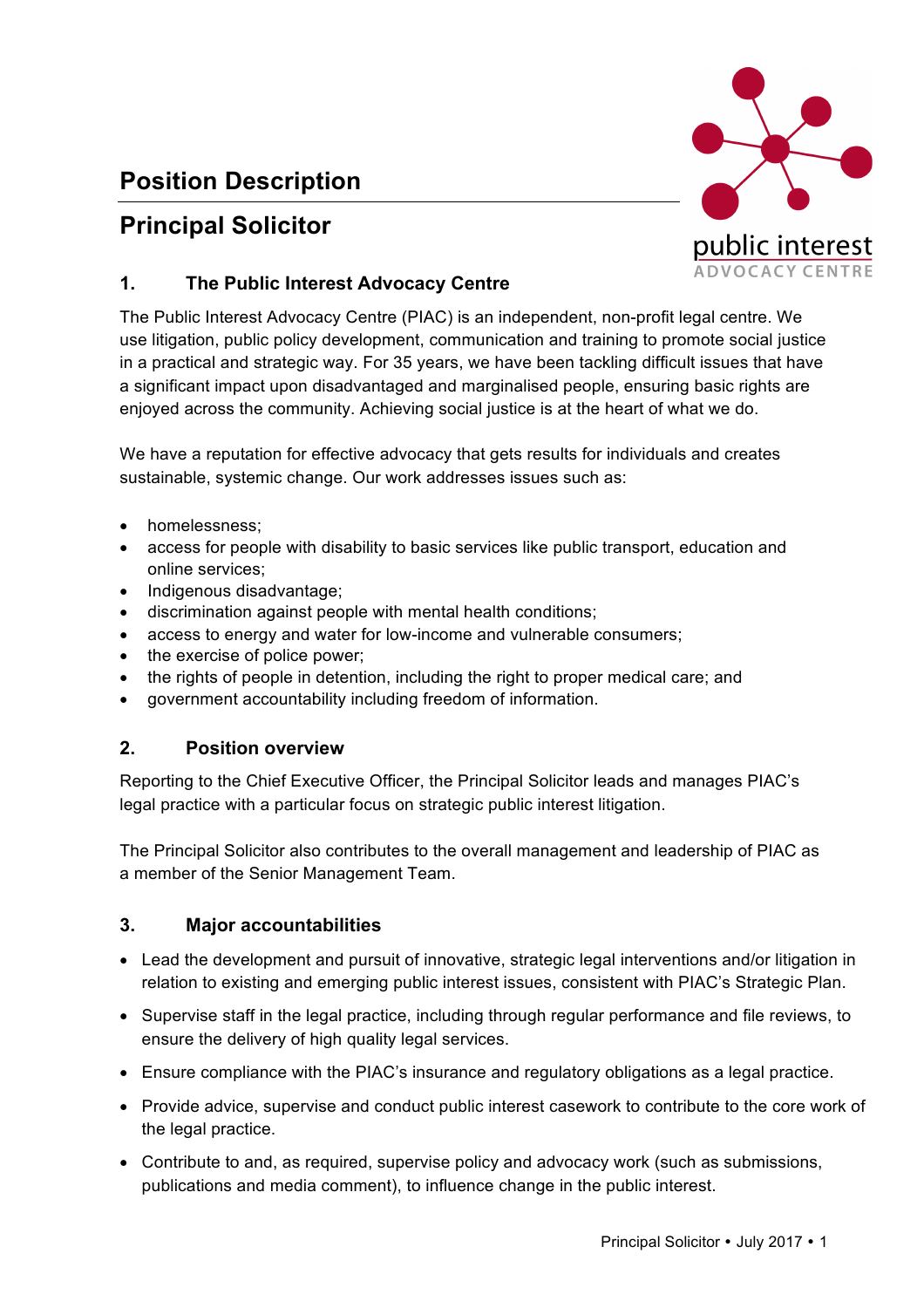- Contribute to the management and senior leadership of PIAC, including through participation in Coordination Group meetings, providing advice to PIAC's Board, strategic planning and risk management.
- Identify and pursue strategies for securing and maintaining funding for the work of PIAC, to contribute to PIAC's continued financial viability.
- Deliver and contribute to the development of high-quality legal education and advocacy training.
- Develop and maintain relationships with key stakeholders to exchange information and views, to exert influence, and to identify opportunities for joint initiatives.
- Represent PIAC externally at meetings, forums, inquiries, conferences and in the media.

### **4. Knowledge, skills and experience**

#### **Essential**

- Eligible for an unrestricted practicing certificate in NSW.
- A minimum of five years general litigation experience, including in superior courts, relevant to PIAC's legal practice.
- Demonstrated ability to manage a legal practice, including a strong understanding of professional and ethical obligations and risk management.
- Capacity to identify creative legal strategies and test cases to achieve public interest outcomes.
- Highly developed research and analytical skills.
- Strong management and leadership skills, including a demonstrated capacity to achieve outcomes individually and in a team environment and to produce quality results in a timely manner.
- Superior oral and written communication skills.
- Well-developed interpersonal skills and the capacity to develop constructive formal and informal relationships and networks.
- Demonstrated commitment to social justice.

#### **Desirable**

• Experience in working with clients from a diverse range of backgrounds, including Aboriginal and Torres Strait Islander people, people with a disability, young people and people from culturally and linguistically diverse backgrounds.

### **5. Salary**

This position offered full-time, with part-time hours negotiable with the successful candidate.

Salary range: \$105,007 – \$109,133 plus leave loading and superannuation.

PIAC is a Public Benevolent Institution and is currently able to offer salary packaging subject to PIAC's Salary Sacrifice Policy.